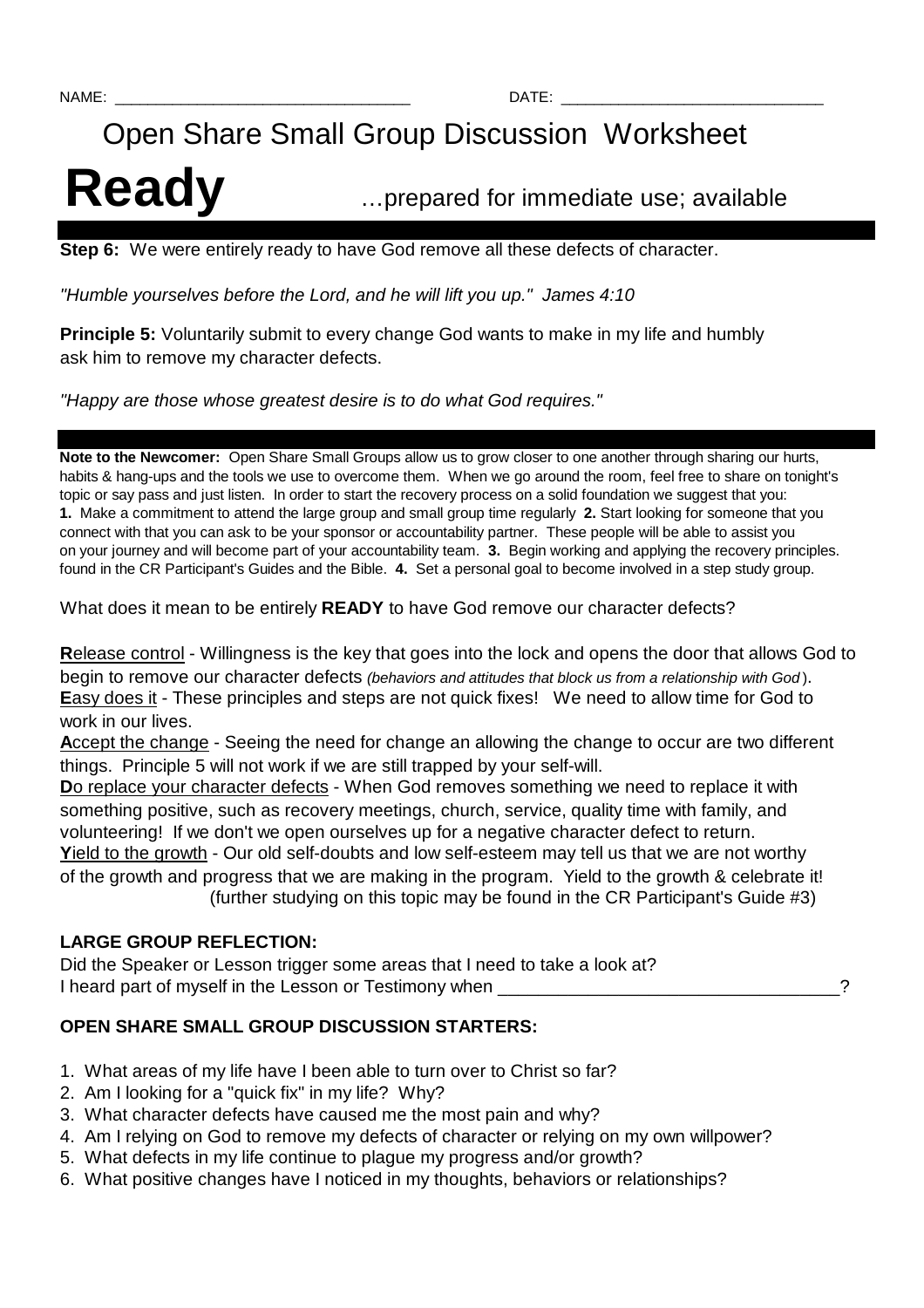# **SMALL GROUP PRAYER REQUESTS**

(please pray for your small group during the week - use your phone list and make some calls)

**NAME** 

#### **PRAYER REQUEST**

**PRAYER:** Dear God, please prepare me to be ready to have you remove those parts of me that are blocking my growth. I'm asking that you help me to set things straight in my life. I pray that you continue to work on my heart and my mind. Thank you for loving me and guiding me along this new journey. In Jesus' name I pray. AMEN

| <b>VERSES TO STUDY:</b> | Psalm 143:10 | <b>Psalm 37:5</b> | 1 Peter 1:13-14  |
|-------------------------|--------------|-------------------|------------------|
|                         | 1 John 3:9   | James $4:10$      | Matthew 12:43-45 |

#### **RECOVERY THERMOMETER:**

Have I done anything nice for a friend lately? Anonymously? Am I getting more organized? Is there a project that I have been procrastinating finishing? Am I taking on an active role in my small group? Am I avoiding making a necessary phone call?

# **MY PERSONAL RECOVERY GOAL FOR THIS WEEK:**

# ANY REMINDERS FOR NEXT WEEK?